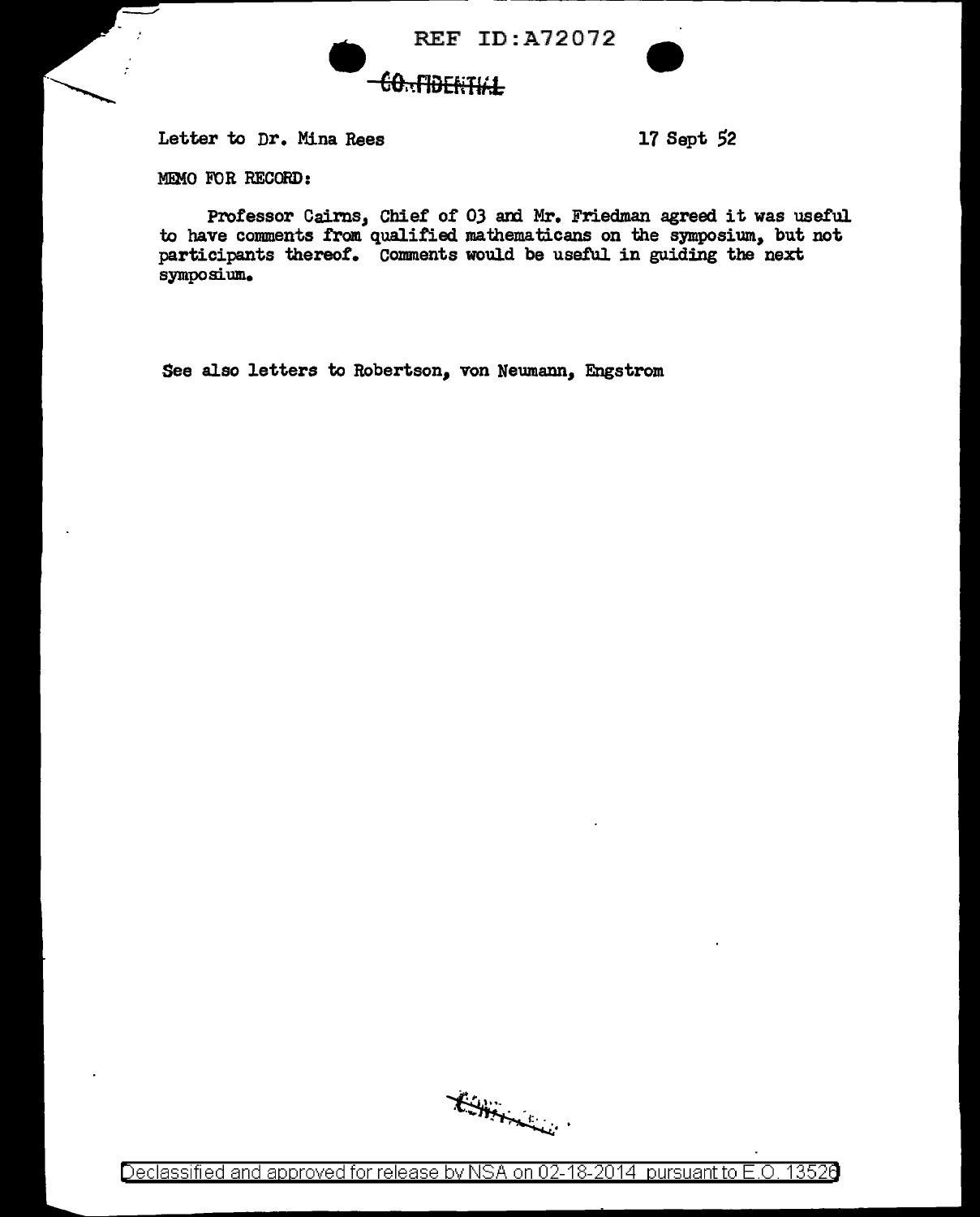## **REF\_ID:A72072**

and dealers  $\mathcal{L}_{\mathcal{D} \times \mathcal{L}}$ المستخدم المستخدم المستخدم المستخدم المستخدم المستخدم المستخدم المستخدم المستخدم المستخدم المستخدم المستخدم ال<br>والمستخدم المستخدم المستخدم المستخدم المستخدم المستخدم المستخدم المستخدم المستخدم المستخدم المستخدم المستخدم ا  $\mathcal{L}(\mathbf{y},\mathbf{y})$  and  $\mathcal{L}(\mathbf{y},\mathbf{y})$  . The set of  $\mathbf{y}$ **100 年 100 元 1** 

## **SECURITY INFORMATION-CONFIDENTIAL**

#### Sarial: 0579

 $\sqrt{2}$ NEUMARN

 $1.835F1952$ 

in a consta

CONFIDENTIAL - SECURITY THRONHATICH

 $\mathcal{L}^{\text{max}}$  and  $\mathcal{L}^{\text{max}}$  and  $\mathcal{L}^{\text{max}}$ **Contract of the Media Marshall** 

Professor John von Neumann Institute for Advanced Study Prinaeton University Princeton, New Jersey

Dear Professor von Neumann:

Since you have had some contact with the symposium which was held at the Institute for Numerical Analysis this summer and which was sponsored by the Armed Forces Security Agency, I think you will be interested in knowing that I have decided to extend the experiment another year and to have a similar gathering next summer. Your opinion and comments will be useful in assisting us in determining the direction of the next synposium.

I would much appreciate naving your answers or comments on the following points having a definite bearing on such a symposium:

- 1) Are the objectives appropriate?
- 2) Was the progress this summer in the right direction?
- 3) What key people should be sought for mext year?
- 4) When would you recommend to be chairmen for next year?
- 5) What further objectives do you recommend?

I realise that opportunity to gain detailed, first-hand knowledge of the recently-completed symposium and its conduct has not been possible for you, but I would appreciate your statements on these questions, however modified or limited they may be, since what I wish are the opinions of qualified people who did not directly participate in the symposium.

A copy of Prof. Cairns confidential report. less the rather bulky appandices, is enclosed for your information. If you do not wish to retain the report, please return it. In addition, if you would like to see any or all of the appendices to the report, I will be glad to send them to you on request.

I will be much indebted to you for taking time on this matter.

 $W.F.Fridman/aby/17$  Sept 52 Consultant/ $60493$ 

Sincerely.

Sept Register Game

Copies furnished:  $AB(2)$  $00T(1)$ 

RALPH J. CANINE Major General. US Army Director, Armed Forces Security Agency

1 Incl Rot on SCAMP, dtd 8 Sept.